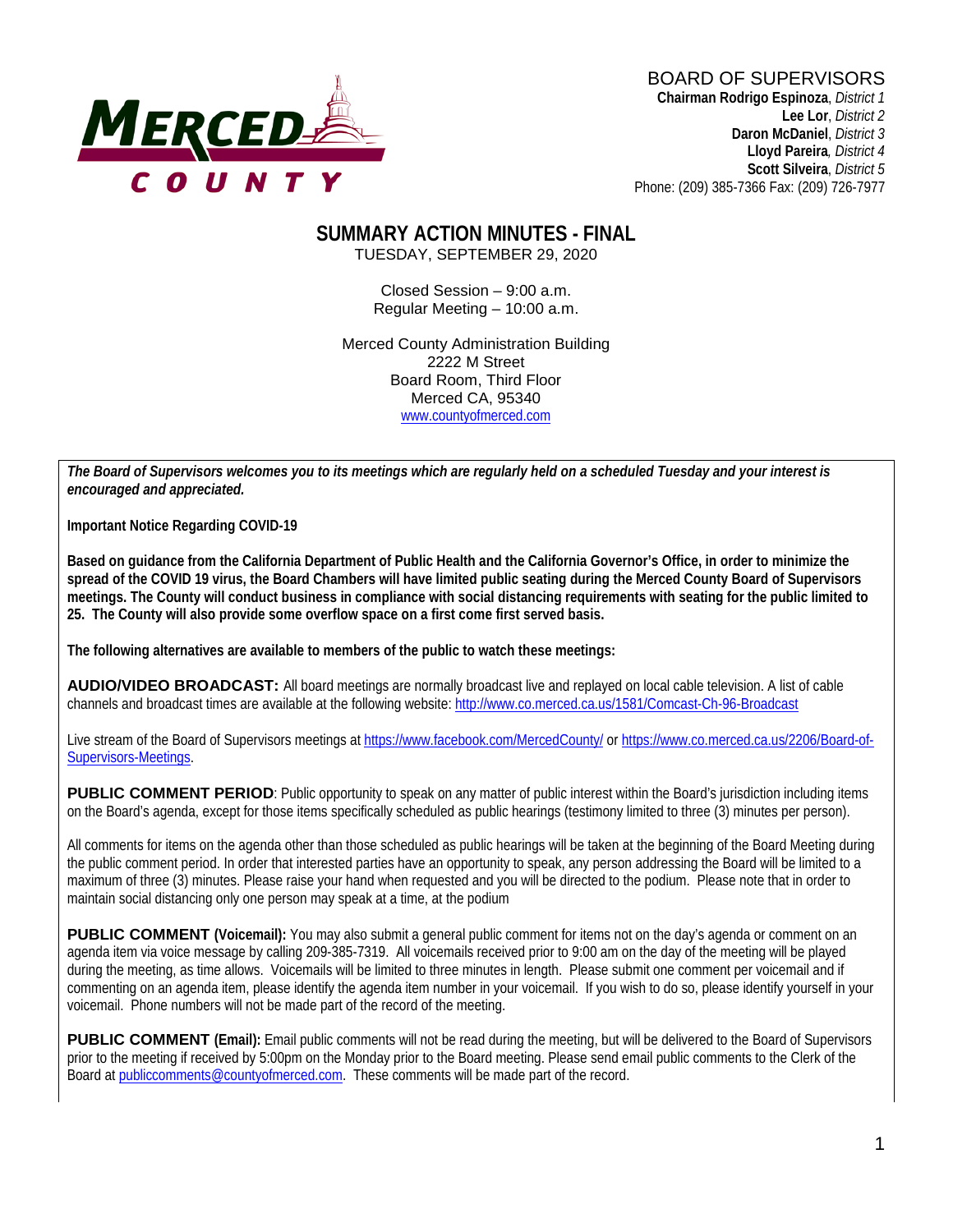In an effort to assist the Clerk in identifying the agenda item relating to your public comment please indicate in the Subject Line, the meeting body (i.e. Board of Supervisors Agenda) and item number (i.e. Item No. 10). If you wish to do so, please identify yourself in the email. Email addresses will not be made part of the record of the meeting. Comments made on Facebook are not considered part of the official record and will not be shared with the Board.

#### **The Agenda is divided into three sections:**

- **CONSENT CALENDAR**: These matters include routine financial and administrative action and usually are approved by a single vote.
- **SCHEDULED ITEMS**: These items are noticed hearings, work sessions and public hearings.
- **REGULAR CALENDAR**: These items include significant policy and administrative actions. Immediately after approval of the CONSENT CALENDAR, if the time of the hearing of SCHEDULED ITEMS has not arrived, the REGULAR CALENDAR will be considered.

#### **PUBLIC HEARINGS: (In Person)**

Public opportunity to provide testimony is limited to three (3) minutes per person. Please raise your hand and you will be directed to the podium. Please note that in order to maintain social distancing only one person may speak at a time, at the podium.

**PUBLIC HEARINGS:** (Via Voicemail) Public comment for public hearings will be taken in person and by voicemail. Voicemails directed to the public hearing will be accepted up to and during the public hearing. The Board of Supervisors will take a brief pause during the public hearing for persons using voicemail. Please call 209-726-2755 to leave your voicemail.

In an effort to assist the Clerk in identifying the Public Hearing agenda item relating to your public comment please identify the subject matter in your voicemail. If you wish to do so, please identify yourself in your voicemail. Phone numbers will not be made part of the record of the meeting.

**CLOSED SESSION**: This is the portion of the meeting conducted in private without the attendance of the public or press to discuss certain confidential matters specifically permitted by the Brown Act. The public will be provided an opportunity to comment on any matter to be considered in closed session prior to the Board adjourning into the closed session.

**BOARD AGENDA AND MINUTES:** Board agendas, minutes, and copies of items to be considered by the Board of Supervisors are posted on the Internet at least 72 hours preceding a Tuesday meeting at the following website: [www.countyofmerced.com](http://www.countyofmerced.com/) 

**REASONABLE ACCOMMODATIONS:** Persons who require accommodation for any audio, visual or other disability or Spanish or Hmong interpretation in order to review an agenda, or to participate in a meeting of the Board of Supervisors per the American Disabilities Act (ADA), may obtain assistance by requesting such accommodation in writing. Please address your written request to the Clerk of the Board, 2222 M Street, Merced, CA 95340 or telephonically by calling (209) 385-7366. Any such request for accommodation should be made at least 48 hours prior to the scheduled meeting for which assistance is requested.

*Spanish and Hmong interpreters are available.*

*Interpretes de espanol y hmong estan disponibles.*

*Peb muaj tug paab txhais lug Mev hab Hmoob.* 

## SCHEDULED ITEMS

### **9:00 A. M. THE PUBLIC IS INVITED TO SPEAK ON ANY ITEM ON THE AGENDA-TESTIMONY IS LIMITED TO THREE MINUTES PER PERSON**

### **CLOSED SESSION - CONFERENCE WITH LEGAL COUNSEL - INITIATION OF LITIGATION:**

It is the intention of the Board to meet in Closed Session concerning Initiation of Litigation pursuant to Government Code Section 54956.9(d)(4): One Case

### **THE BOARD RECESSED AT 9:02 A.M. AND RECONVENED AT 10:00 A.M. WITH ALL MEMBERS PRESENT, AND THE CHAIRMAN ADVISED APPROVAL WAS GIVEN TO COUNTY COUNSEL TO INITIATE LITIGATION**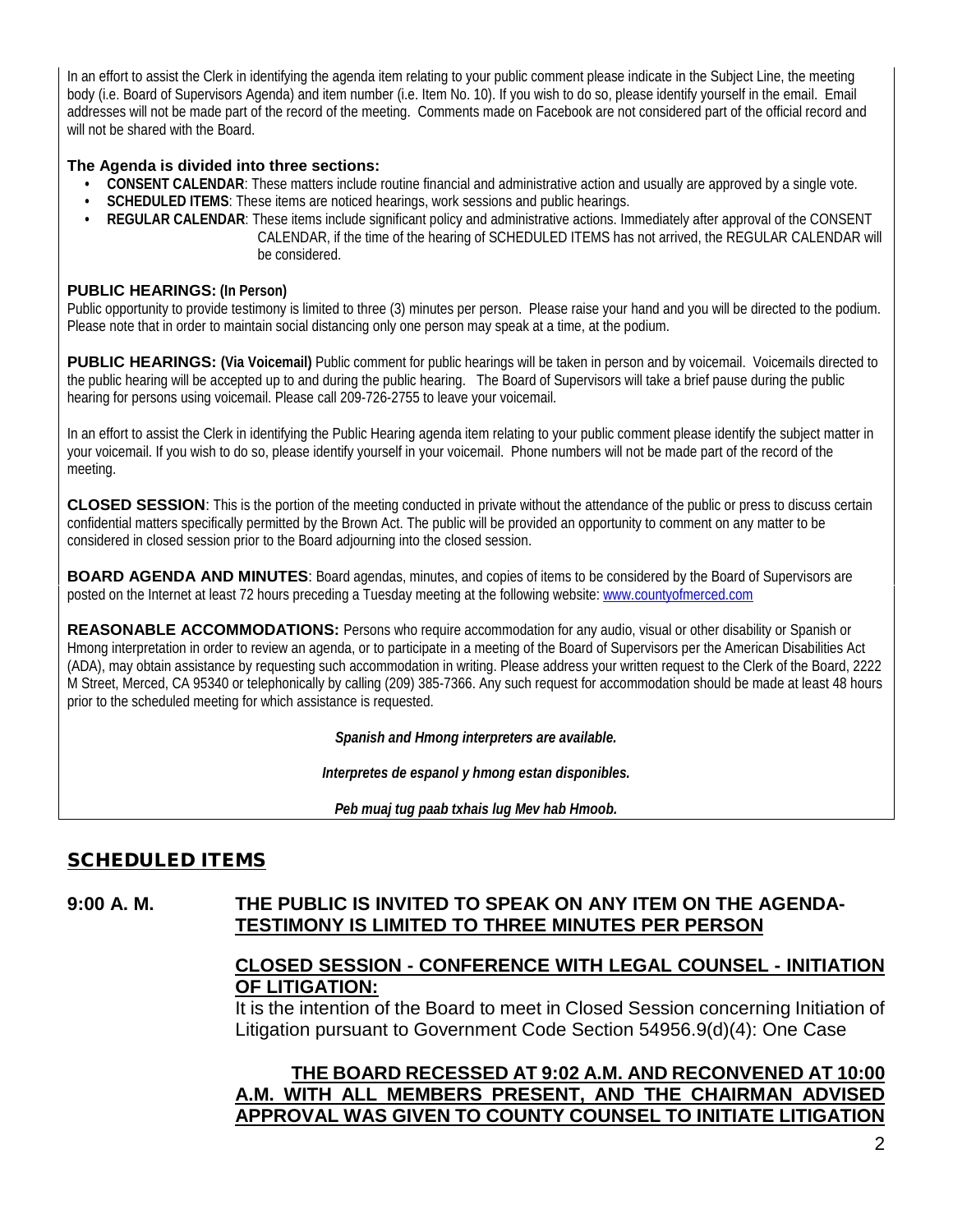**AFTER CONSULTATION IN CLOSED SESSION UNDER GOVERNMENT CODE 54956.9. THE ACTION, DEFENDENTS, AND OTHER PARTICULARS SHALL BE DISCLOSED TO ANY PERSON UPON INQUIRY ONCE LITIGATION IS FORMALLY COMMENCED**

## **GOVERNMENT CODE SECTION 54954.2 COMPLIANCE (LATE AGENDA ITEMS)**

**10:00 A. M. INVOCATION led by Pastor John Motz, New Life Community Church, Atwater/PLEDGE OF ALLEGIANCE**

> **PUBLIC OPPORTUNITY TO SPEAK ON ANY MATTER OF PUBLIC INTEREST WITHIN THE BOARD'S JURISDICTION INCLUDING ITEMS ON THE BOARD'S AGENDA, EXCEPT FOR THOSE ITEMS SPECIFICALLY SCHEDULED AS PUBLIC HEARINGS (TESTIMONY LIMITED TO THREE MINUTES PER PERSON)**

**APPROVAL OF CONSENT AGENDA CALENDAR (ITEMS #1 - 10)**

### **REPORTS/BOARD DIRECTION**

County Executive Officer, County Counsel, Board of Supervisors Members

### CONSENT CALENDAR (Items # 1-10) **APPROVED AS RECOMMENDED AYES: ALL**

### Health

1. Approve and authorize the Chairman to sign Amendments 22 and 23 to Contract No. 2010280 with Central California Alliance for Health to use discretion with implementation of Medi-Cal and Medicare fee schedule and to provide for Medi-Cal managed care capitation rate increase.

#### Behavioral Health and Recovery Services

2. Approve and authorize the Chairman to sign Amendment Contract No. 2017167 with Creative Alternatives, Inc. for the provision of specialty mental health services to youth clients.

#### Human Services Agency

3. Approve and authorize the Chairman to sign Amendment Contract No. 2020127 with Taher, Inc. to provide cold meals for individuals who qualify for and are served by Project Room Key.

### Workforce Investment

- 4. Approve and authorize the Director of Workforce Investment to sign Amendment Contract No. 2020054 with California Workforce Development Board for AB 1111 - Breaking Barriers to Employment initiative.
- 5. Approve and authorize the Chairman to sign Amendment Contract No. 2020055 with Central Valley Opportunity Center (CVOC) for job readiness and competency skills training.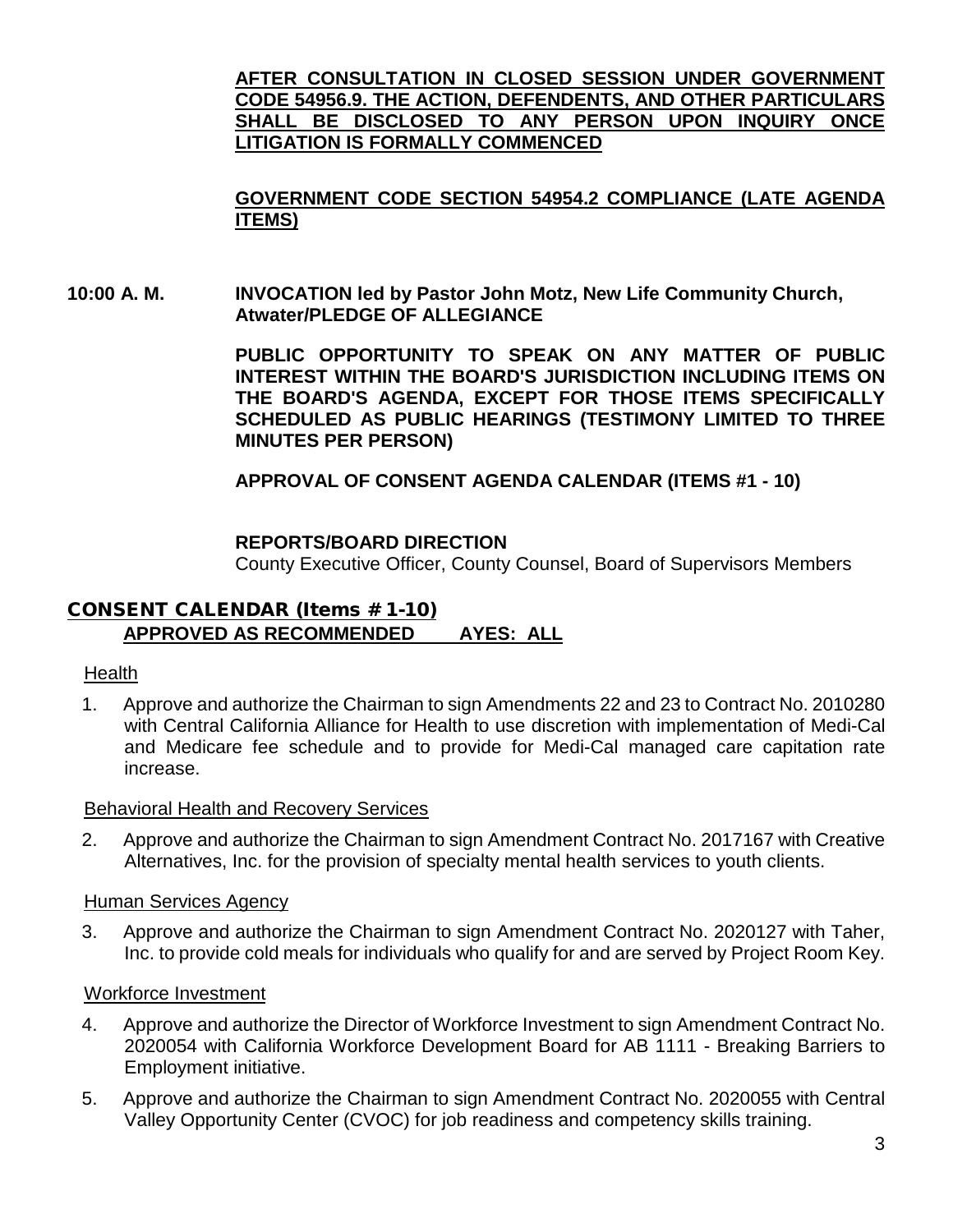- 6. Approve and authorize the Chairman to sign Amendment Contract No. 2020056 with La Cooperativa Campesina de California for technical assistance.
- 7. Approve and authorize the Chairman to sign Interdepartmental Amendment Contract No. 2020057 with Merced County Behavioral Health and Recovery Services for health related services.

## Fire

8. Proclaim the week of October 4-10, 2020 as Fire Prevention Week in the County of Merced.

### Board of Supervisors

9. Approve the minutes of the Board of Supervisors meetings of July 14, 2020, and July 28, 2020; and approve the minutes of the Chowchilla GSA meeting of July 14, 2020.

## Board Recognition

10. Proclaim the month of October 2020 as Domestic Violence Awareness in Merced County.

## REGULAR CALENDAR

## BOARD ACTION

### AG. COMMISSIONER

11. Retroactively approve and authorize the Chairman to sign Agreement Number 20-0404-000 with California Department of Food and Agriculture to provide nursery stock activities at county locations.

## **AUTHORIZED CONTRACT NO. 2020199 AS RECOMMENDED AYES: ALL**

## HEALTH

12. Contract with California Department of Mental Health for the Adolescent Family Life Program.

## **AUTHORIZED CONTRACT NO. 2020200 AS RECOMMENDED AYES: ALL**

## *REVIEW BOARD ORDER – SEE PAGE 7*

## BEHAVIORAL HEALTH AND RECOVERY SERVICES

13. Retroactively appoint Jacqueline Coulter, LMFT as the Clinical Director for the Marie Green Psychiatric Facility for Behavioral Health and Recovery Services, effective May 28, 2020.

## **APPROVED AS RECOMMENDED AYES: ALL**

## *REVIEW BOARD ORDER – SEE PAGE 7*

14. Appoint Dr. Jin Soffi as the Medical Director for Behavioral Health and Recovery Services effective November 5, 2020.

## **APPROVED AS RECOMMENDED AYES: ALL**

15. Retroactively approve Memorandum of Understanding for the Mobile Crisis Response Team, comprised of the Merced County Behavioral Health and Recovery Services, Merced City Police Department and Merced County Sheriff Department, for the purpose of expanding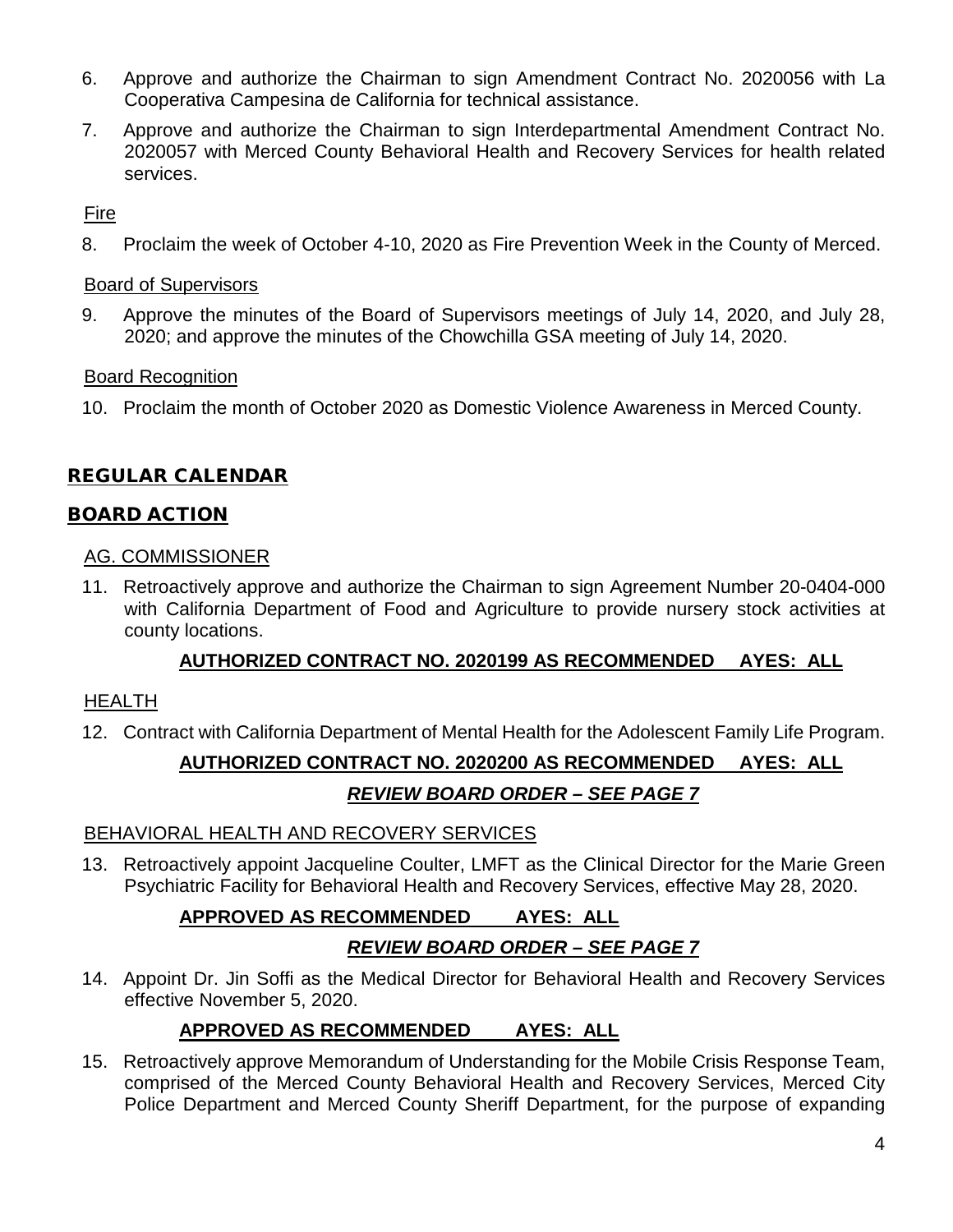Crisis Support Services within the community, beginning July 1, 2020 until terminated, with no financial obligation.

## **AUTHORIZED CONTRACT NO. 2020201 AS RECOMMENDED AYES: ALL**

### HUMAN SERVICES AGENCY

16. Accept the 2019/2020 Fiscal Year Domestic Violence Annual Report from Alliance for Community Transformations, Inc., dba as Valley Crisis Center.

## **APPROVED AS RECOMMENDED AYES: ALL**

17. Approve the Fiscal Year 2020-2024 Four-Year Plan for the Merced County Area Agency on Aging; and authorize the Chairman to sign the transmittal letter.

# **APPROVED AS RECOMMENDED AYES: ALL** *REVIEW BOARD ORDER – SEE PAGE 7*

### FIRE

18. Accept award from the Fiscal Year 2020 Emergency Management Performance Grant, COVID-19 Supplement (EMPG-S) in the amount of \$96,594.

## **AUTHORIZED CONTRACT NO. 2020202 AS RECOMMENDED AYES: ALL**

### **SHERIFF**

19. Approve and authorize the Chairman to sign Amendment Contract No. 13103 with CFMG for jail intake nursing services.

## **AUTHORIZED CONTRACT NO. 2020203 AS RECOMMENDED AYES: ALL**

### RETIREMENT

20. Adopt Employer Contribution Rates as recommended by the Ad Hoc Actuarial Analysis for Miscellaneous/Safety Tiers 1, 2, 3, 3R, and 4 effective on the payroll of October 12, 2020.

## **APPROVED AS RECOMMENDED AYES: ALL**

## COUNTY COUNSEL

21. 1) Deny the Claim for Refund of Property Taxes claim submitted by Level 3 Communications, LLC for the amount of \$13,023.16 levied for the fiscal year of 2015-2016; and 2) Authorize the Chair to execute and direct the Clerk to send the Denial of Claim.

## **APPROVED AS RECOMMENDED AYES: ALL**

## EXECUTIVE OFFICE

22. Approve and authorize the Board Chairman to execute the Compensation Agreement with the City of Los Banos related to the disposition of properties formally owned by the former Los Banos Redevelopment Agency for a term to be determined by the disposition of affected properties.

# **AUTHORIZED CONTRACT NO. 2020204 AS RECOMMENDED AYES: ALL** *REVIEW BOARD ORDER – SEE PAGE 8*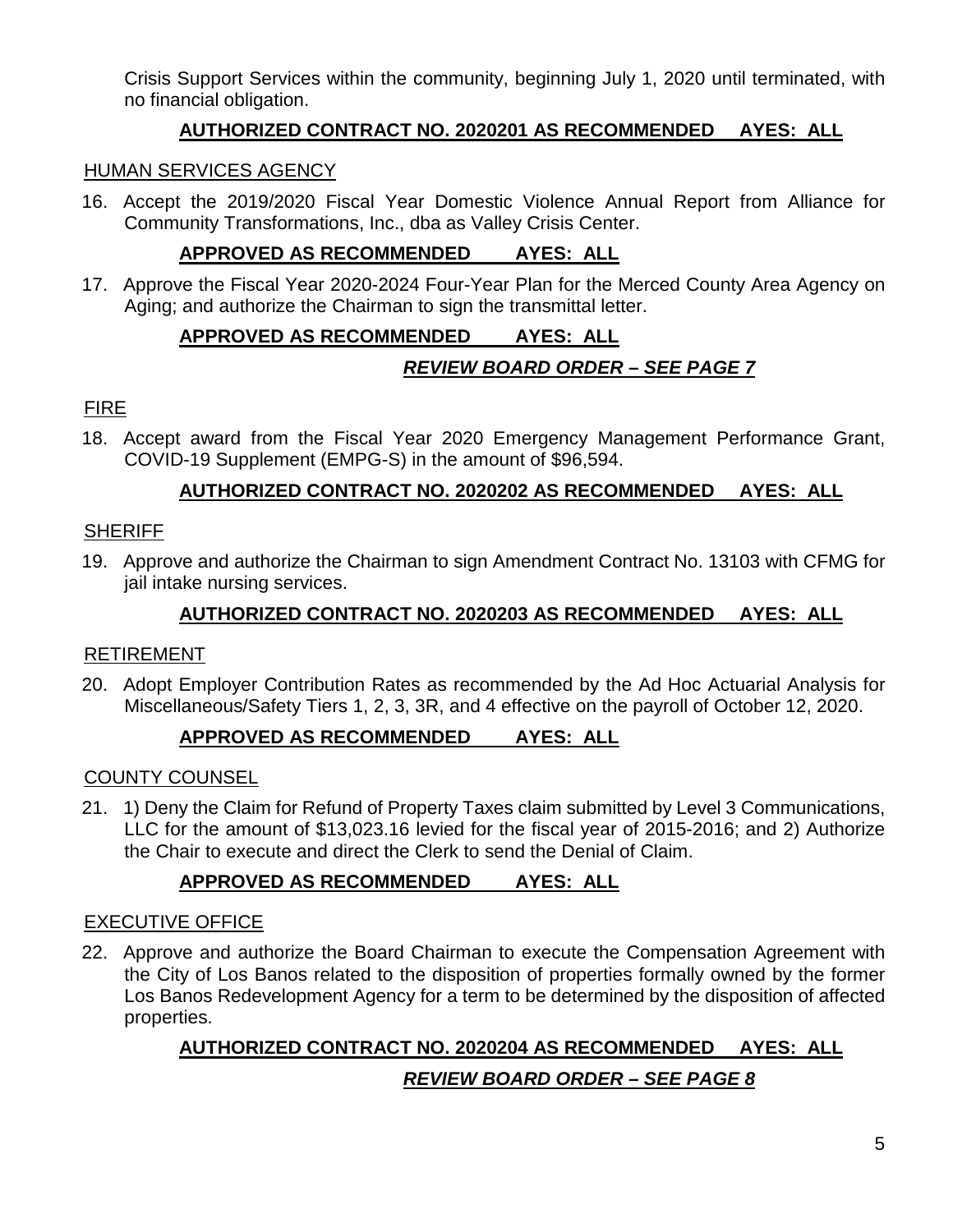#### BOARD OF SUPERVISORS

23. 1) Receive the results of the August 25, 2020, LeGrand-Athlone Water District General District Election; 2) Certify and record the results of the General District Election conducted by the LeGrand-Athlone Water District.

### **APPROVED AS RECOMMENDED AYES: ALL**

### BOARD INFORMATION & POSSIBLE ACTION **ACCEPTED AND PLACED ON FILE AYES: ALL**

- 24. Fish and Game Commission re: Notice of Findings regarding the petition to list the Pacific leatherback sea turtle (Dermochelys coriacea) as endangered under the California Endangered Species Act.
- 25. Fish and Game Commission re: Notice of Proposed Changes in Regulations.
- 26. Merced County Mosquito Abatement District Re: General Manager's Report for August 18 through September 15, 2020.

### **THE BOARD ADOPTED RESOLUTION IN MEMORY OF DR. CHRISTIAN GALLERY AND ADJOURNED THE MEETING AT 10:29 A.M. UNTIL TUESDAY, OCTOBER 6, 2020, AT 10:00 A.M.**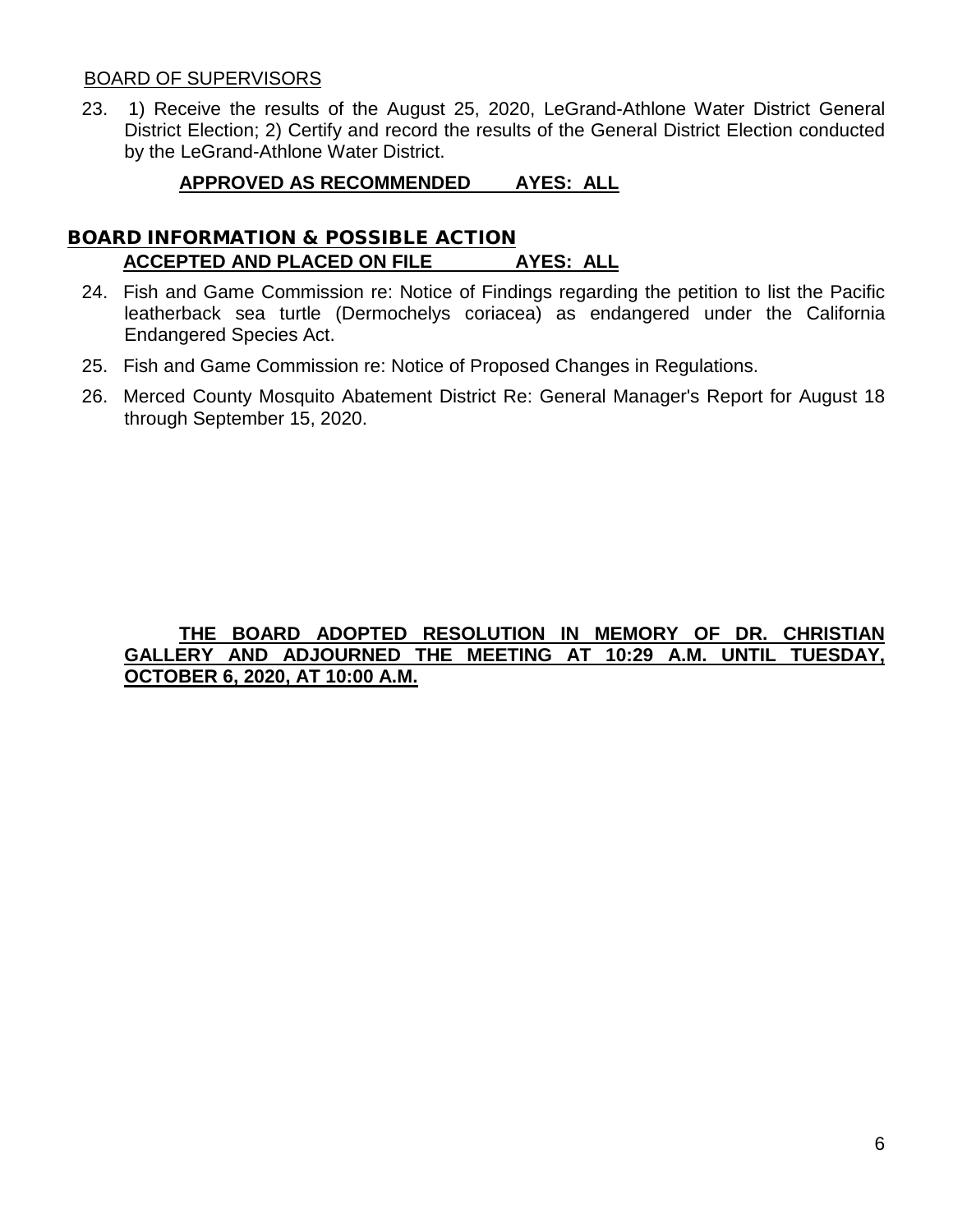## **ACTION ITEM NO. 12 2020-09-29 HEALTH**

The Clerk announces contract with California Department of Public Health for the Adolescent Family Life Program and notes a correction and that the agenda should read, contract with California Department of Public Health not Mental Health and is before the Board for consideration.

Upon motion of Supervisor Lor, seconded by Supervisor Silveira, duly carried, the Board approves Contract No. 2020200 with California Department of Public Health for the Adolescent Family Life Program.

Ayes: Espinoza, Lor, McDaniel, Pareira, Silveira

### **ACTION ITEM NO. 13**

#### **2020-09-29 BEHAVIORAL HEALTH AND RECOVERY SERVICES**

The Clerk announces item to retroactively appoint Jacqueline Coulter, LMFT as the Clinical Director for the Marie Green Psychiatric Facility for Behavioral Health and Recovery Services, effective May 28, 2020 and that there is a correction and it should read May 28, 2019 and is before the Board for consideration.

Supervisor Silveira comments that in the staff report it states 2020 but in the summary of the Board Agenda Item it references 2019 and asks for clarification.

Genevieve Valentine, Director of Behavioral Health and Recovery Services explains the reasons for the date being retroactive and clarifies that May 28, 2019 is the correct date.

Upon motion of Supervisor Lor, seconded by Supervisor Pareira, duly carried, the Board approves to retroactively appoint Jacqueline Coulter, LMFT as the Clinical Director for the Marie Green Psychiatric Facility for Behavioral Health and Recovery Services, effective May 28, 2019. Ayes: Espinoza, Lor, McDaniel, Pareira, Silveira

#### **ACTION ITEM NO. 17 2020-09-29 HUMAN SERVICES AGENCY**

The Clerk announces item to approve the Fiscal Year 2020-2024 Four-Year Plan for the Merced County Area Agency on Aging; and authorizing the Chairman to sign the transmittal letter is before the Board consideration.

Supervisor Silveira comments that he was very impressed by the details in the report and how it was broken down by age groups, and ethnicities and states that a great job was done.

Upon motion of Supervisor Lor, seconded by Supervisor Silveira, duly carried, the Board approves the Fiscal Year 2020-2024 Four-Year Plan for the Merced County Area Agency on Aging and authorizes the Chairman to sign the transmittal letter. Ayes: Espinoza, Lor, McDaniel, Pareira, Silveira